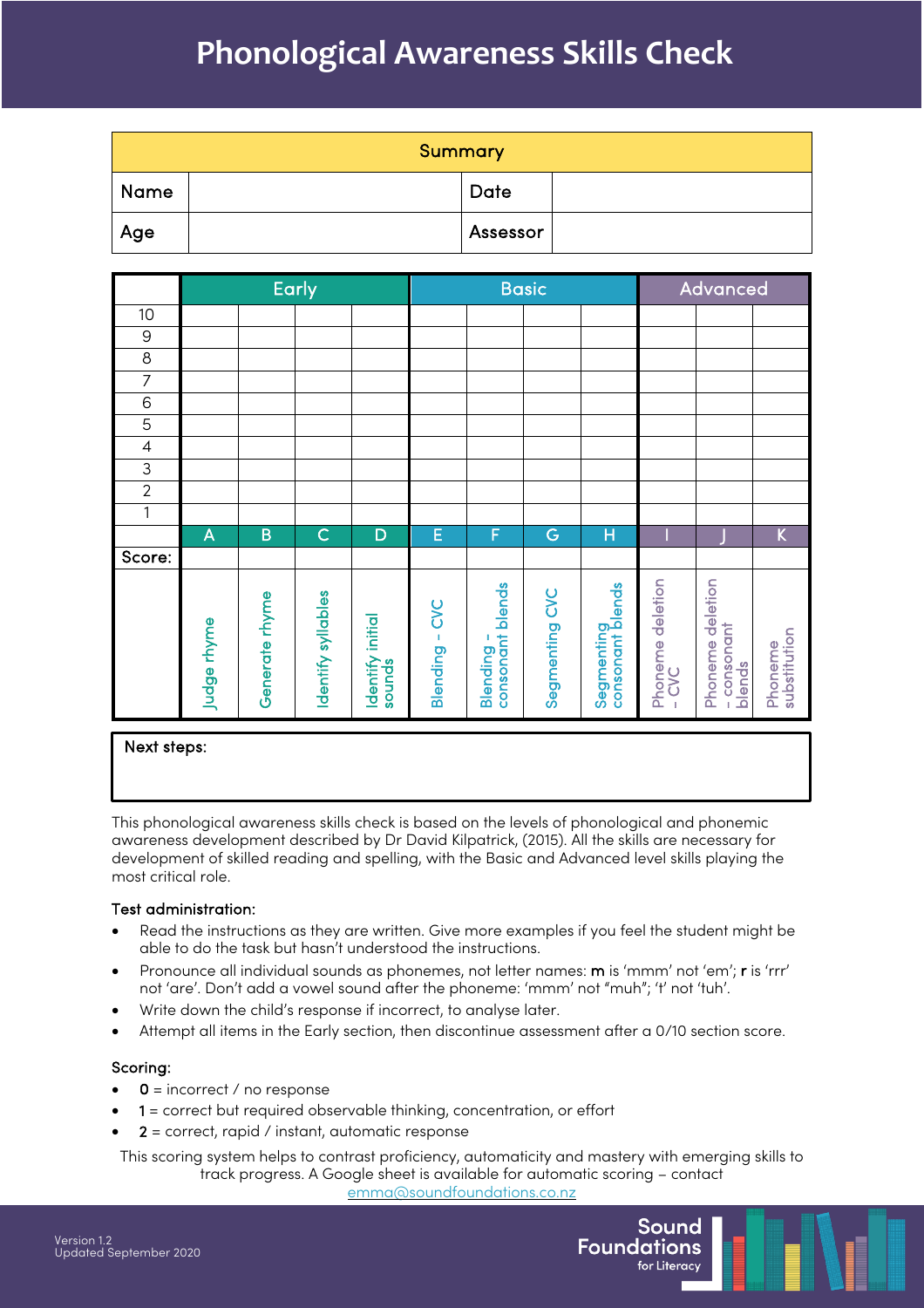# **Early**

## Rhyming

Judge rhyme: Cat and rat are rhyming words, because they sound the same at the end. Cat and mop are not rhyming words. Tell me if these words are rhyming: (yes / no)

|              |          | Score            |  |
|--------------|----------|------------------|--|
|              | Response |                  |  |
| hand - band  | yes      |                  |  |
| frog - stick | no       |                  |  |
| knife - fork | no       |                  |  |
| sheep - beep | yes      |                  |  |
| chair - chop | no       |                  |  |
|              |          | Score out of 10: |  |

Generating rhyme: Here's another rhyming word game. I can think of some words that rhyme with lake: snake, cake, zake! Can you tell me a real or nonsense/made-up word that rhymes with:

|      |          | Score            |  |   |  |
|------|----------|------------------|--|---|--|
|      | Response |                  |  | ົ |  |
| hop  |          |                  |  |   |  |
| bun  |          |                  |  |   |  |
| sing |          |                  |  |   |  |
| day  |          |                  |  |   |  |
| go   |          |                  |  |   |  |
|      |          | Score out of 10: |  |   |  |

Identify Syllables

Now let's listen to hear how many syllables (how many beats) are in some words. In the word motorbike, I can hear 3 beats: mo-tor-bike. In the word paper, I can hear 2 beats: pa-per. Can you clap out the syllables (beats) while you say these words slowly:

|             |                   | Score            |  |  |
|-------------|-------------------|------------------|--|--|
|             | Response          |                  |  |  |
| computer    | 3: com-pu-ter     |                  |  |  |
| dragon      | 2: dra-gon        |                  |  |  |
| marshmallow | 3: marsh-mal-low  |                  |  |  |
| donkey      | 2: don-key        |                  |  |  |
| cauliflower | 4: cau-li-flo-wer |                  |  |  |
|             |                   | Score out of 10: |  |  |

# Identify initial sounds

We're going to listen for the beginning sounds of some words. In the word mouse, I can hear mmm at the beginning. In the word sock, I can hear sss at the beginning. What sound can you hear at the beginning of:

|         |          |                  | Score |  |
|---------|----------|------------------|-------|--|
|         | Response |                  |       |  |
| never   | n        |                  |       |  |
| sausage | S        |                  |       |  |
| beetle  | b        |                  |       |  |
| sheep   | sh       |                  |       |  |
| video   | $\vee$   |                  |       |  |
|         |          | Score out of 10: |       |  |

D

B

 $\overline{\mathsf{C}}$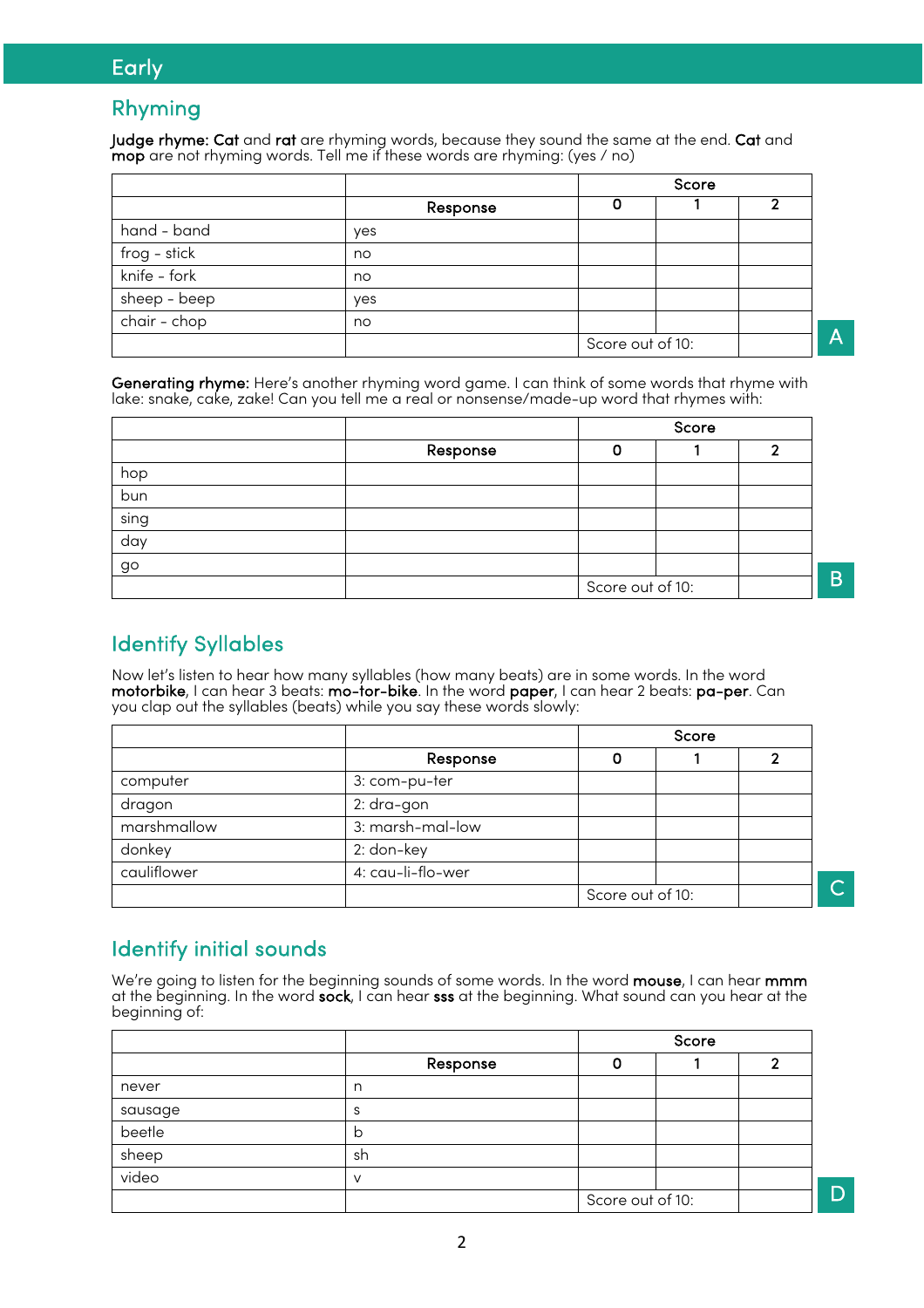### Blending

I'm going to say a word very slowly. I want you to see if you can hear the word I am saying by blending the sounds together. If I said sh…ee…p, the word is sheep.

|                  |          |                  | Score |   |
|------------------|----------|------------------|-------|---|
| <b>CVC Words</b> | Response |                  |       |   |
| sh…ar…k          | shark    |                  |       |   |
| $b$ oot          | boot     |                  |       |   |
| fish             | fish     |                  |       |   |
| pen              | pen      |                  |       |   |
| mop              | mop      |                  |       |   |
|                  |          | Score out of 10: |       | E |

|                         | Score    |                  |  |  |
|-------------------------|----------|------------------|--|--|
| <b>Consonant blends</b> | Response |                  |  |  |
| nest                    | nest     |                  |  |  |
| jump                    | jump     |                  |  |  |
| stick                   | stick    |                  |  |  |
| flag                    | flag     |                  |  |  |
| frost                   | frost    |                  |  |  |
|                         |          | Score out of 10: |  |  |

# **Segmenting**

We're going to see if we can hear all the sounds in some words. Stretch out your hand like me (demonstrate outstretched hand for finger spelling). I will say a word, and I'd like you to try to put a sound on each finger, like this: **toast**; the sounds I hear are **t…oa…s…t** (grab one fingertip for each sound, moving from left to right).

|            |               |                  | Score |   |
|------------|---------------|------------------|-------|---|
| <b>CVC</b> | Response      |                  |       |   |
| sock       | 3: sock       |                  |       |   |
| light      | 3: light      |                  |       |   |
| shoe       | 2: shoe (oo)  |                  |       |   |
| beach      | 3: beach      |                  |       |   |
| cheese     | 3: cheese (z) |                  |       |   |
|            |               | Score out of 10: |       | G |

|                         |                | Score            |  |  |
|-------------------------|----------------|------------------|--|--|
| <b>Consonant blends</b> | Response       |                  |  |  |
| slug                    | 4: slug        |                  |  |  |
| black                   | 4: black       |                  |  |  |
| gift                    | 4: gift        |                  |  |  |
| stamp                   | 5: stamp       |                  |  |  |
| sprite                  | 5: spri (igh)t |                  |  |  |
|                         |                | Score out of 10: |  |  |

H